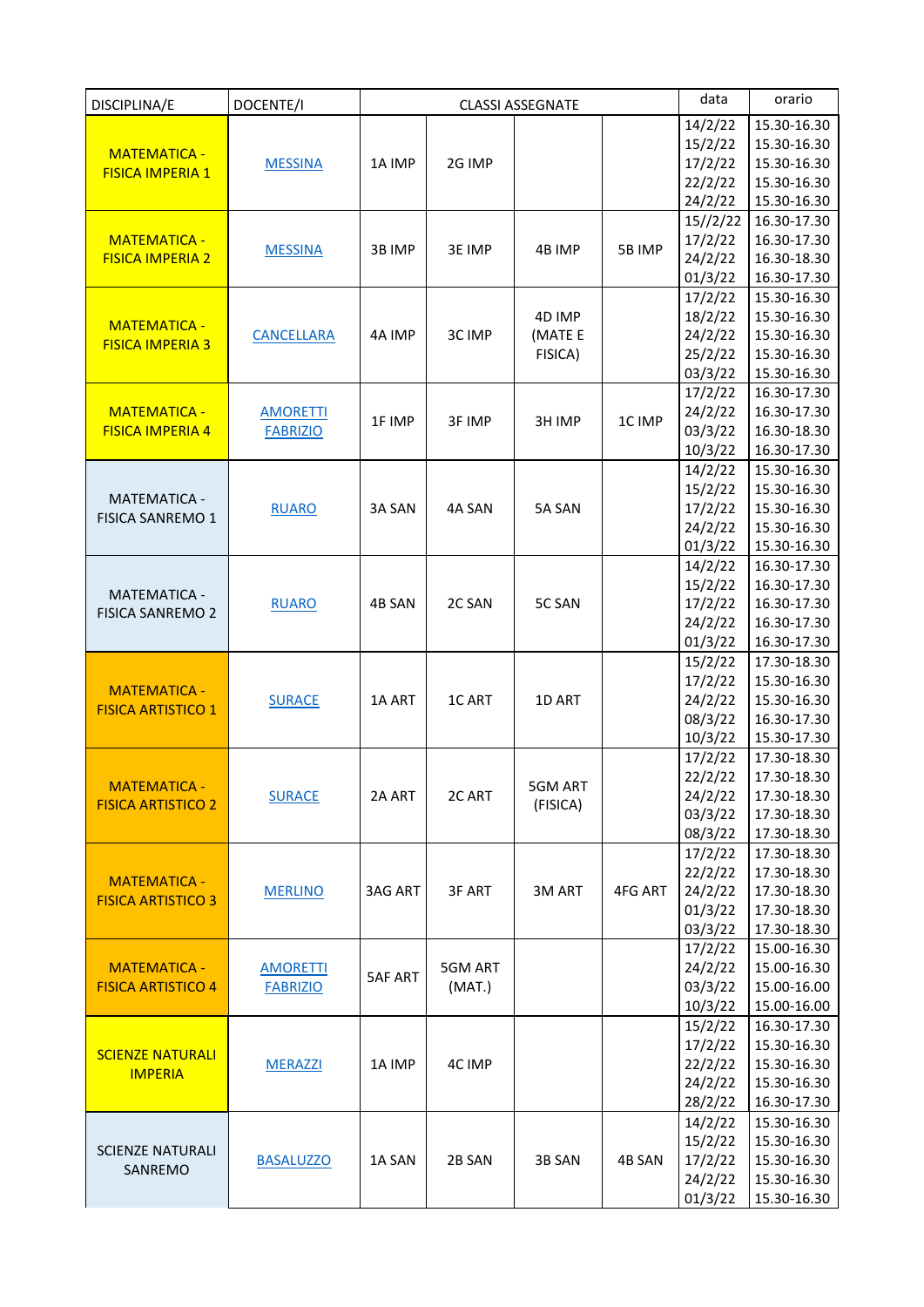|                             |                  |                |         |         |                | 14/2/22            | 15.30-17.30                |
|-----------------------------|------------------|----------------|---------|---------|----------------|--------------------|----------------------------|
| <b>INGLESE IMPERIA 1</b>    | <b>THOMAS</b>    | 2A IMP         | 3A IMP  | 4A IMP  |                | 21/2/22            | 17.30-18.30                |
|                             |                  |                |         |         |                | 28/2/22            | 15.30-17.30                |
|                             |                  |                |         |         |                | 14//2/22           | 15.30-16.30                |
|                             |                  |                |         |         |                | 15/2/22            | 15.30-16.30                |
| <b>INGLESE IMPERIA 2</b>    | <b>IREDALE</b>   | 1B IMP         | 1C IMP  | 1E IMP  |                | 17/2/22            | 15.30-16.30                |
|                             |                  |                |         |         |                | 21/2/22            | 15.30-16.30                |
|                             |                  |                |         |         |                | 24/2/22            | 15.30-16.30                |
|                             |                  |                |         |         |                | 14//2/22           | 16.30-17.30                |
|                             |                  |                |         |         |                | 15/2/22            | 16.30-17.30                |
| <b>INGLESE IMPERIA 3</b>    | <b>IREDALE</b>   | 2B IMP         | 2F IMP  | 3E IMP  |                | 17/2/22            | 16.30-17.30                |
|                             |                  |                |         |         |                | 21/2/22            | 16.30-17.30                |
|                             |                  |                |         |         |                | 24/2/22            | 16.30-17.30                |
|                             |                  |                |         |         |                | 14//2/22           | 17.30-18.30                |
| <b>INGLESE IMPERIA 4</b>    |                  | 3F IMP         |         |         |                | 15/2/22<br>17/2/22 | 17.30-18.30<br>17.30-18.30 |
|                             | <b>IREDALE</b>   |                | 4F IMP  |         |                | 21/2/22            | 17.30-18.30                |
|                             |                  |                |         |         |                | 24/2/22            | 17.30-18.30                |
|                             |                  |                |         |         |                | 14/2/22            | 15.30-16.30                |
|                             |                  |                |         |         |                | 16/2/22            | 15.30-16.30                |
| <b>INGLESE SANREMO</b>      | <b>MARGIOTTA</b> | 2A SAN         | 1F SAN  | 4A SAN  | 5A SAN         | 17/2/22            | 15.30-16.30                |
|                             |                  |                |         |         |                | 23/2/22            | 15.30-16.30                |
|                             |                  |                |         |         |                | 24/2/22            | 16.30-17.30                |
|                             |                  |                |         |         |                | 15/2/22            | 15.30-16.30                |
|                             |                  |                |         |         |                | 22/2/22            | 15.30-16.30                |
| <b>INGLESE ARTISTICO</b>    | <b>PATRONE</b>   | 1A ART         | 1B ART  | 1C ART  |                | 01/3/22            | 15.30-16.30                |
| $\mathbf{1}$                |                  |                |         |         |                | 03/3/22            | 16.30-17.30                |
|                             |                  |                |         |         |                | 08/3/22            | 15.30-16.30                |
|                             |                  |                |         |         |                | 15/2/22            | 16.30-17.30                |
|                             |                  |                |         |         |                | 17/2/22            | 16.30-17.30                |
| <b>INGLESE ARTISTICO</b>    | <b>PATRONE</b>   | 1D ART         | 2A ART  | 2B ART  |                | 22/2/22            | 16.30-17.30                |
| $\overline{2}$              |                  |                |         |         |                | 24/2/22            | 16.30-17.30                |
|                             |                  |                |         |         |                | 01/3/22            | 16.30-17.30                |
|                             |                  |                |         |         |                | 15/2/22            | 15.00-17.00                |
| <b>INGLESE ARTISTICO</b>    | CHIARINI (DOLCE) | <b>3AG ART</b> | 4AM ART | 4FG ART | <b>5AF ART</b> | 17/2/22            | 16.00-17.00                |
| 3                           |                  |                |         |         |                | 24/2/22            | 15.00-17.00                |
|                             |                  |                |         |         |                | 15/2/22            | 17.30-18.30                |
|                             | <b>GARZILLO</b>  | 1E IMP         | 1F IMP  |         |                | 18/2/22            | 15.30-16.30                |
| <b>ITA-LAT-LING. CULT.</b>  |                  |                |         | 2B IMP  | 2G IMP         | 22/2/22            | 17.30-18.30                |
| <b>LAT IMPERIA 1</b>        |                  |                |         |         |                | 25/2/22            | 15.30-16.30                |
|                             |                  |                |         |         |                | 03/2/22            | 15.30-16.30                |
|                             |                  |                |         |         |                | 15/2/22            | 17.30-18.30                |
| <b>ITA-LAT- LING. CULT.</b> |                  |                |         |         |                | 17/2/22            | 17.30-18.30                |
| <b>LAT IMPERIA 2</b>        | <b>ROSSO</b>     | 2C IMP         | 2F IMP  | 5C IMP  |                | 22/2/22            | 17.30-18.30                |
|                             |                  |                |         |         |                | 01/2/22            | 17.30-18.30                |
|                             |                  |                |         |         |                | 08/2/22            | 17.30-18.30                |
|                             |                  |                |         |         |                | 16/2/22            | 15.30-16.30                |
| <b>ITA-LAT- LING. CULT.</b> |                  |                |         |         |                | 17/2/22            | 16.30-17.30                |
| <b>LAT IMPERIA 3</b>        | <b>GHIRARDI</b>  | 1B IMP         | 3H IMP  |         |                | 18/2/22            | 15.30-16.30                |
|                             |                  |                |         |         |                | 22/2/22            | 15.30-16.30                |
|                             |                  |                |         |         |                | 24/2/22            | 16.30-17.30                |
|                             |                  |                |         |         |                | 02/3/22            | 16.30-17.30                |
| <b>ITA-LAT- LING. CULT.</b> |                  |                |         |         |                | 03/3/22            | 16.30-17.30                |
| <b>LAT IMPERIA 4</b>        | <b>GHIRARDI</b>  | 4F IMP         | 5H IMP  |         |                | 04/3/22            | 16.30-17.30                |
|                             |                  |                |         |         |                | 09/3/22            | 16.30-17.30                |
|                             |                  |                |         |         |                | 10/3/22            | 16.30-17.30                |
| ITA-LAT- LING. CULT.        | <b>GARZILLO</b>  | 1A SAN         | 1B SAN  | 2A SAN  |                | 17/2/22            | 16.30-17.30                |
| LAT SANREMO 1               |                  |                |         |         |                | 18/2/22            | 16.30-17.30                |